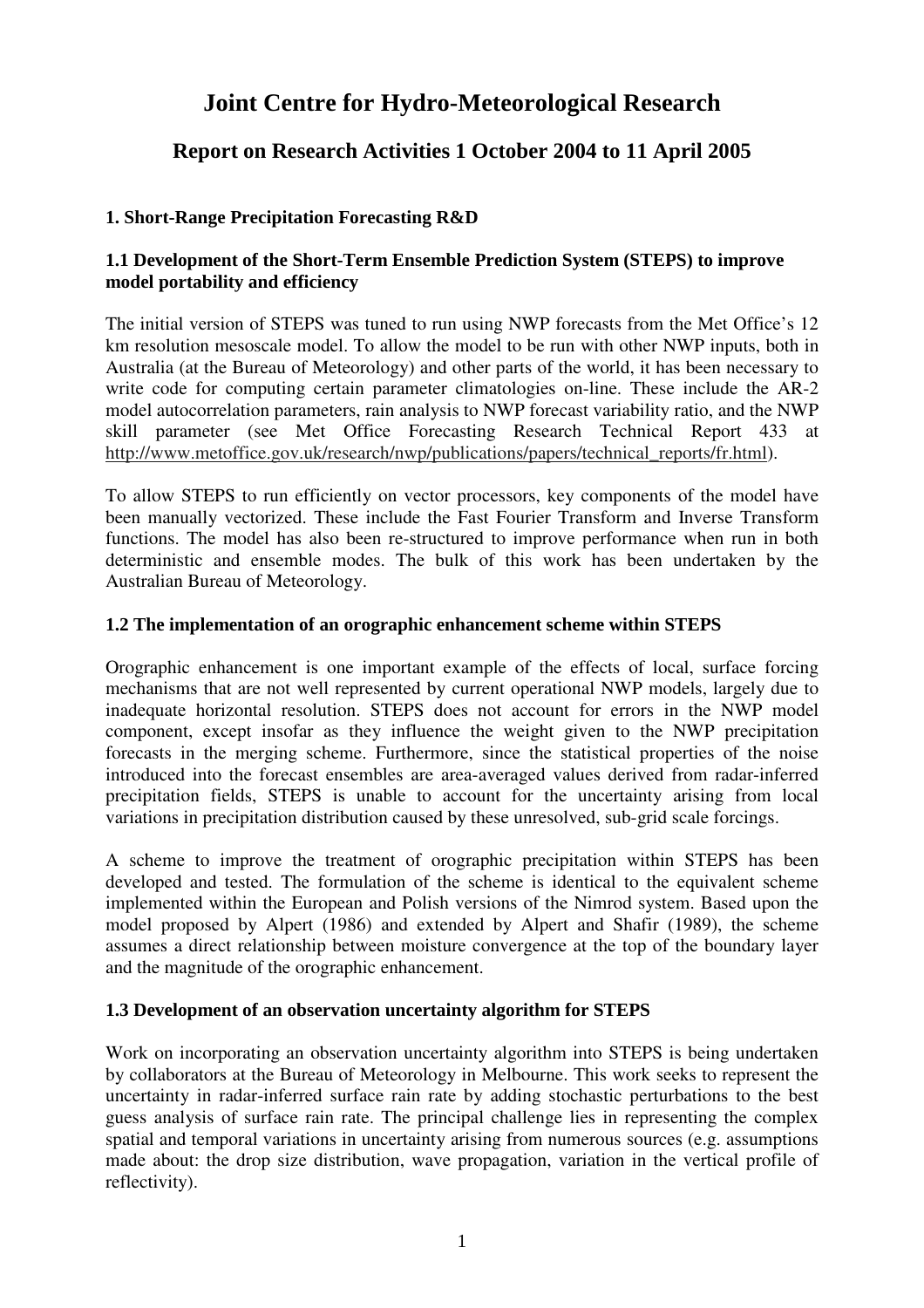## **1.4 Development of the European Nimrod nowcasting system**

Work on the replacement of the Global Model feed into European Nimrod with one from the North Atlantic and European (NAE) model has been delayed due to issues with the performance of the NAE model. Work to migrate several nowcasting algorithms, including the MOSES-PDM soil moisture–runoff models, from the UK version of Nimrod to European Nimrod prior to retirement of the former, will commence later this year.

#### **2. Development of a post-processing system for high resolution UK NWP models**

An initial version of a post-processing system for the 4km resolution UK NWP model has been developed and tested, and is now running under the parallel suite on the Met Office's supercomputer – the NEC SX8. The system incorporates algorithms for the interpolation of UK NWP model fields to a 2 km resolution grid and the nowcasting of precipitation type, visibility, wind and pressure. Algorithms for the prediction of precipitation and cloud, and the generation of site specific forecasts will be added in May 2005, following completion of work on the deterministic version of STEPS.

A web-based, interactive display system and verification software have been implemented on the Nimrod hardware in lieu of the introduction of a new, centralised data repository, planned for later this year.

#### **3. Development of a storm-scale NWP model for quantitative precipitation forecasting**

A scientist at the Joint Centre for Mesoscale Meteorology (JCMM), at Reading, who spent one day a week at the JCHMR, has completed a 2-year project to assess the hydrological performance of the Met Office NWP model when experimentally run with grid-lengths of 1-4 km. The work was jointly funded by the Met Office and Defra.

The final scientific report (Forecasting Research Technical Report (FRTR) No.455) has been issued (Jan 2005). The report documents the key findings from the work and tools for presenting and assessing the model output that have been developed during the course of the project. It concluded that a storm-scale model (grid spacing  $\sim 1$  km) is capable of producing significantly more realistic and spatially accurate forecasts of convective rainfall events than is possible with current operational systems. Evidence has come from detailed investigation of selected cases and from performance statistics over a larger sample. There is now a prospect of producing useful forecasts of convective storms on scales applicable for flood prediction.

It is recommended that the development of a storm scale modelling system should continue towards operational implementation and that the generation of diagnostic products for flood warning should be an integral part of any operational system. The development of such a system will still require further core research, particularly in the area of data assimilation (the process of incorporating new observational information at the start of the forecast).

The final report delivered a review of the project and proposals for follow-up projects to take the capability a stage further. Three projects were proposed.

(1) An assessment of the ability of a model with a 1km grid spacing to predict extreme events (as classified by the extreme event recognition project).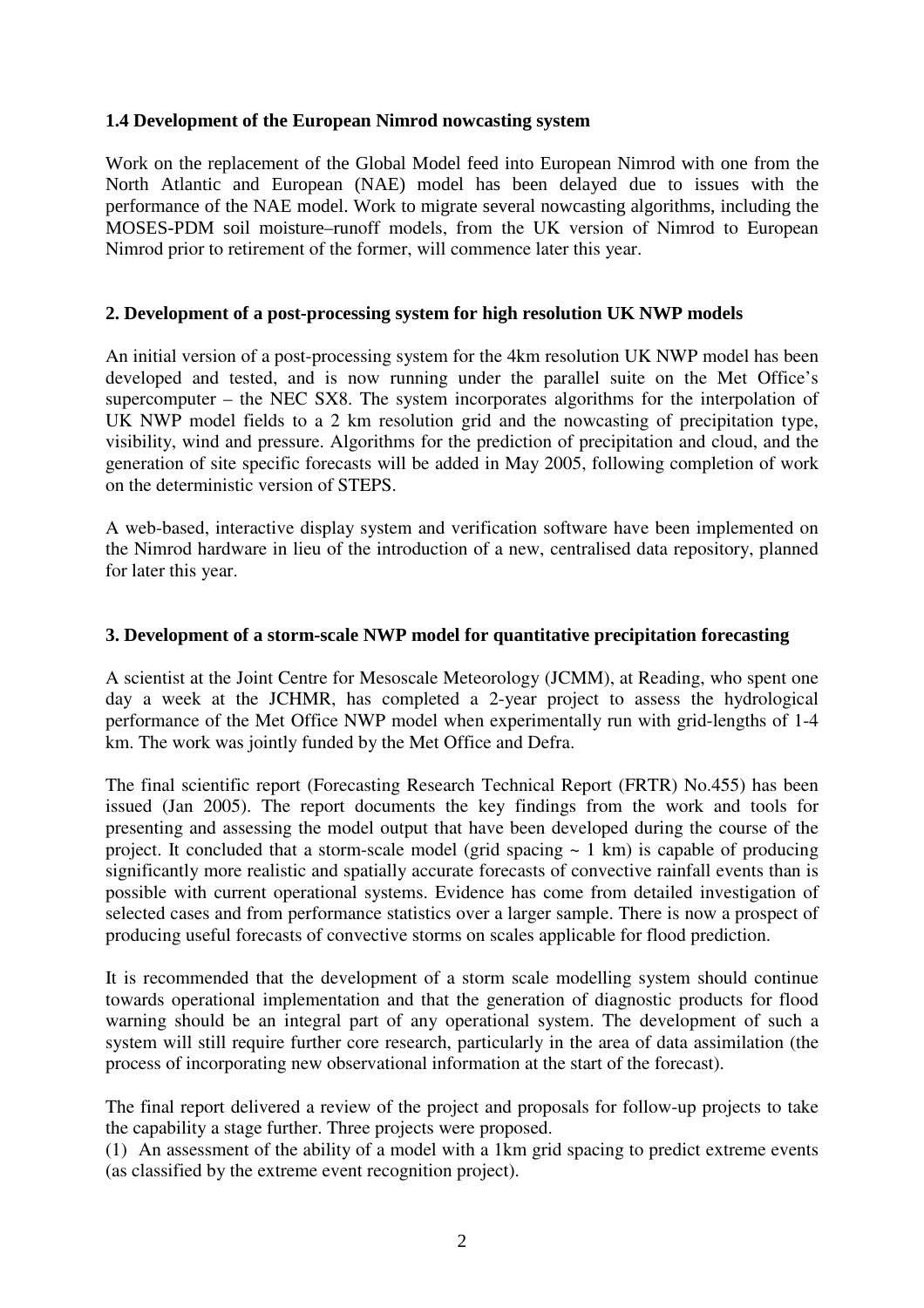(2) Investigation of blending forecasts from a 1km model with radar extrapolation forecasts. (3) Investigating how outputs from a 1km NWP model can be used directly into hydrological models.

## **4. Hyrad and RFFS**

CEH's Hyrad system supports the real-time receipt, processing and display of weather radar and hydro-meteorological space-time images, especially for use in flood warning and water resource management. A new release of Hyrad to the Environment Agency will provide the following new features: (i) IT Management Tool providing statistics on successful product delivery, (ii) Summary Rainfall Statistics (Minimum, mode, mean, median and maximum) for image-on-view and image sequences for a selected catchment or area (this will semi-automate the construction of "radar truth" for the Rainfall Forecast Assessment PC Tool outlined in the previous JCHMR Research Activity Report), (iii) Generation of time-series of catchment average and maximum rainfall accumulations to pass to telemetry/modelling systems for alarm generation, (iv) Self management of user prioritization to allow a wider user pool, (v) Improved and generalized dialogs for display, (vi) Time-series charts amended to use units from data type (relevant to the new NWP rainfall/temperature and MOSES soil moisture/snowmelt/evaporation/runoff products), and (vii) NFFS (National Flood Forecasting System) interface enhancements to deliver a single file per forecast (with revised name) and to manually populate the Met Office product reference. This release will become operational in May 2005.

CEH's RFFS (River Flow Forecasting System) suite of modelling software encompasses both Model Calibration tools for application off-line and Model Algorithms streamlined for realtime use. The Model Calibration suite include: "PDM for PCs" rainfall-runoff model, "KW for PCs" channel flow routing model and "PSM for PCs" rainfall-runoff model (encompassing the TCM and IEM models). The real-time Model Algorithms include PDM and KW, SNOW (PACK) snowmelt model, and ARMA error predictor (state correction forms of data assimilation are embedded within a given model type). The real-time algorithms are available in Module Adapter form (using an XML interface) for use with the Environment Agency's National Flood Forecasting System (NFFS). An Enterprise Licence for both Calibration and Real-time codes has been supplied, allowing their use in all regions of the Environment Agency across England and Wales. Work is also underway in supplying the PSM in real-time Module Adapter form.

With the above developments, the Environment Agency now has the capability to use Met Office Nimrod products (radar, NWP and MOSES), via CEH's Hyrad system, for use in flood warning and water resource management throughout England and Wales.

At the invitation of the French Academy of Sciences, a position paper on "Forecasting for Flood Warning" was prepared and published in Comptes Rendus Geoscience in 2005.

# **5. Extreme Event Recognition**

This Defra R&D Project involves a Met Office lead consortium encompassing inputs from CEH and the University of Salford. The overall objective is to improve the capability to provide warnings of extreme flood events via improving rainfall forecasts and flood forecasting models/procedures (including decision-support). CEH is developing spatio-temporal rainfall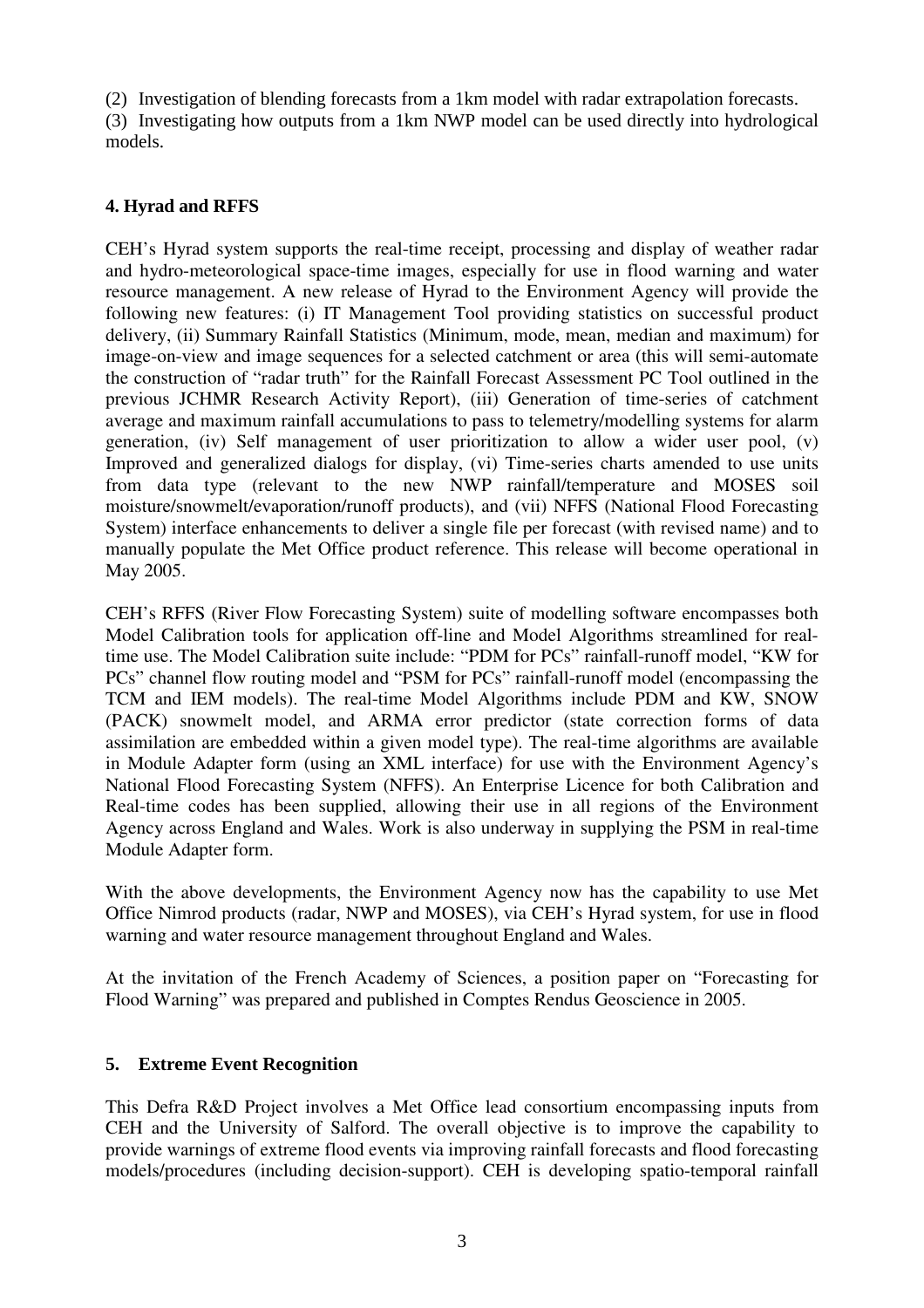datasets, using radar and raingauge data from historical heavy rainfall events, enhanced to represent extreme events. These datasets are being used to evaluate and improve the performance of hydrological models under such extreme event conditions. They are also to be used for model destruction testing.

Work has been completed on identifying Case Study events and catchments associated with extreme convective, frontal and orographic rain. Case study rainfall-runoff model applications have been carried out for convective storms over Boscastle (River Valency) and Blackburn (River Darwen) and for an orographic event over the rivers Kent and Upper Ure. Model performance has been assessed for a lumped (PDM) and a distributed (G2G) model: no obvious breakdown in performance has been observed for these extreme events. Assessment at higher flows however can be constrained by the range of validity of ratings used to transform river level to flow. A Rainfall Transformation Tool has been developed to amplify rainfall fields derived from historical data through the control of storm position, areal extent, magnitude/duration and storm movement/orientation. A new methodology for using raingauge and/or radar data to estimate rainfall for catchment and grid-square areas has been developed. When used with the Rainfall Transformation Tool, it provides a methodology for constructing artificial space-time rainfall datasets for use in model response studies and for model destruction testing. Modelled flood response experiments are underway using these new tools and case study datasets.

#### **6. Flood modelling for ungauged basins**

The Environment Agency are seeking improved ways of providing warnings for ungauged and low benefit locations that presently receive only a general Flood Watch service. CEH has been commissioned, under the EA/Defra National R&D Programme, to develop and evaluate improved techniques for flood forecasting at such locations with the eventual aim of the Agency offering a more targeted and technically sound flood warning service.

A Guidelines Report on best practice is being developed alongside prototyping of new improved methods. A new method of representing runoff production under the control of soil and topography, with an emphasis on lateral water transfers, is being considered. Also, a variable time-step Muskingum-type flow routing methodology with links, via the St Venant equations, to channel properties appears to have benefits for application to ungauged areas. Seeking physically-based methods of applying conceptual hydrological models to ungauged catchments using digital datasets on basic properties, as opposed to empirical regression on catchment characteristics, is seen as a way forward. A range of options for data assimilation to support forecast updating, depending on the level of data availability and model structure, are being set down. A Technical Report, from which the Guidelines Report will be developed, is in draft form.

# **7. Post-event Evaluation**

The extreme rainfall events of  $8<sup>th</sup>$  (southern England) and  $16<sup>th</sup>$  (Boscastle) August 2004 have been being studied and reports written describing the performance of nowcast and NWP forecast systems during these events. The report on the Boscastle event has been issued as Forecasting Research Technical Report No. 429

(http://www.metoffice.gov.uk/research/nwp/publications/papers/technical\_reports/fr.html).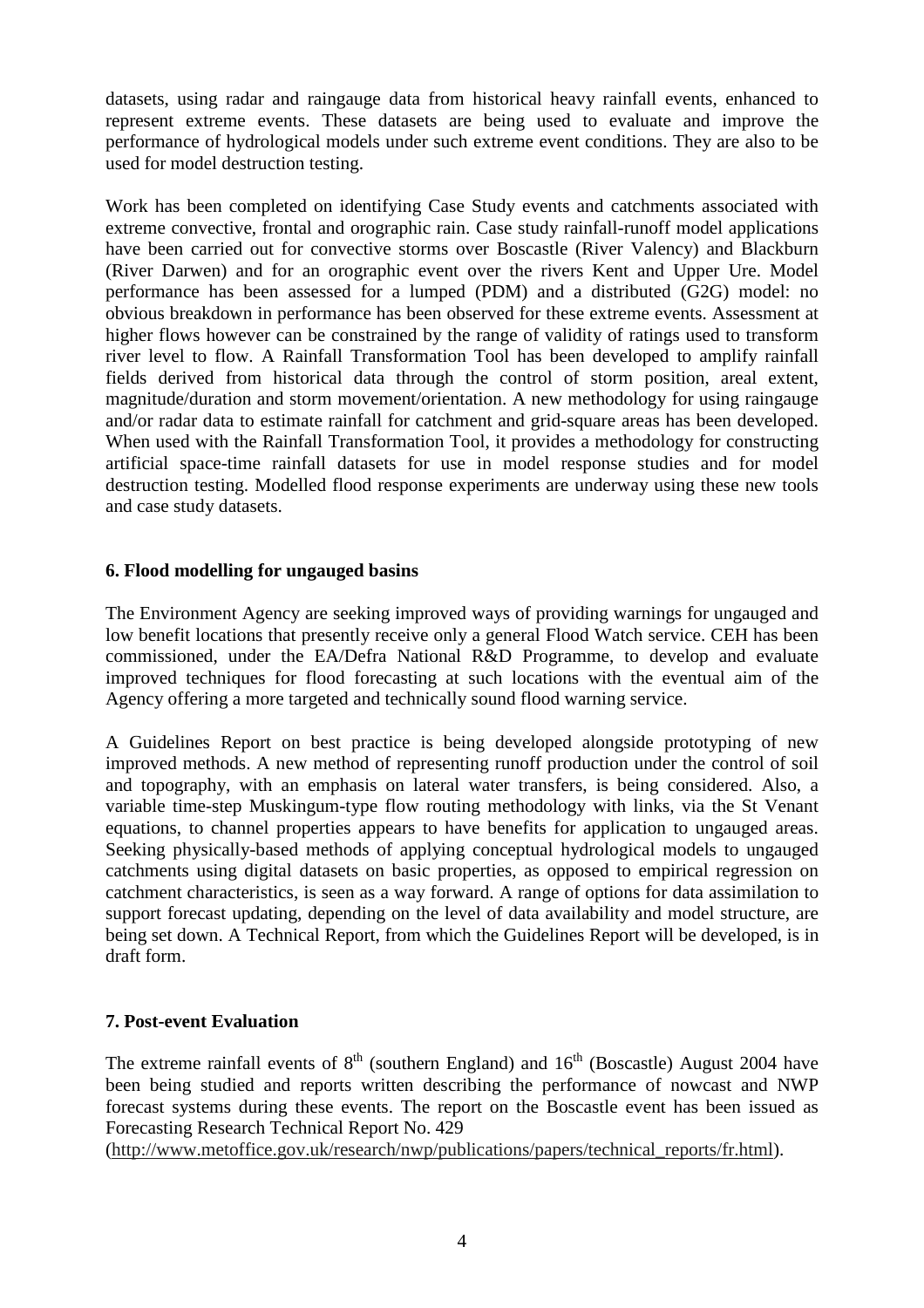An extreme rainfall event produced flooding in Carlisle in early January 2005. The performance of operational weather forecasting systems has been studied and a preliminary report written. The performance of a Grid-to-Grid River Flow Model (RFM) which routes runoff from Nimrod-MOSES-PDM was also studied. A rerun of Nimrod-MOSES-PDM-RFM with a larger flow wave speed (which required a shorter timestep for the RFM) gave more realistic magnitude and timing for the flood peak flow.

A feature of recent post-event evaluation reports has been the plots of rainfall, runoff and river flow with map backgrounds produced with a Geographical Information System (GIS) software package.

# **8. Development and validation of soil state and surface hydrology models**

(i) CEH have compared observations from two LOCAR catchments (the Pang/Lambourn and the Tern) with soil moisture from the operational Nimrod-MOSES-PDM during 2003. For the Pang/Lambourn catchment, neutron probe data were available (at roughly fortnightly intervals and down to depths in excess of 3 m) for the whole of 2003 but the profile data (hourly intervals down to 1 m depth) were available from mid-summer to the end of the year. The report highlights (i) the difficulty of using site-specific soil moisture measurements for validating 5km x 5km model gridsquare means; (ii) the deficient soil moisture from the version of Nimrod-MOSES-PDM which was operational in 2003 (note: the soil hydraulics and associated ancillary fields were changed to the van Genuchten formulation in May 2004); (iii) some problems with the radar rainfall analyses in late April to mid June 2003 and (iv) the special nature of water movement through chalk which isn't represented well in MOSES.

(ii) The ELDAS project (European Land Data Assimilation System to predict Floods and Droughts) is supported by the European Union in the context of the Fifth Framework Programme. Scientists from the JCHMR have been involved in a case study to compare the ELDAS soil hydrology to the operational data available for the Autumn 2000 floods affecting South East England. Soil moisture data, generated by the Tessel land-surface scheme, were used to replace soil moisture estimates within PDM rainfall-runoff models calibrated to 3 catchments within the Thames basin. It was found that the Tessel estimates of soil moisture had to be adjusted to correspond to the soil moistures required by the PDM models. This was done by comparing the soil moisture from the two sources and linearly transforming the Tessel soil moisture estimates. No overall advantage for flow prediction was found in using the Tessel soil moisture (even after adjustment) over the soil moisture intrinsic to the PDM rainfall-runoff model. Tessel soil moisture estimates were much less variable than those from the PDM and seldom reached saturation, even during the autumn 2000 floods. This may in part be related to scaling effects. The Tessel estimates are for a 40 km grid  $(1600 \text{ km}^2)$ , and use rainfall at this scale introducing smoothing, whilst the largest catchment modelled with the PDM was of the order of 300  $\text{km}^2$ . Spatial invariance of the soil properties assumed in the Tessel land-surface scheme may be a further contributing factor. The ELDAS project is now finished and the Final Report is available on the ELDAS web site www.knmi.nl/samenw/eldas/ .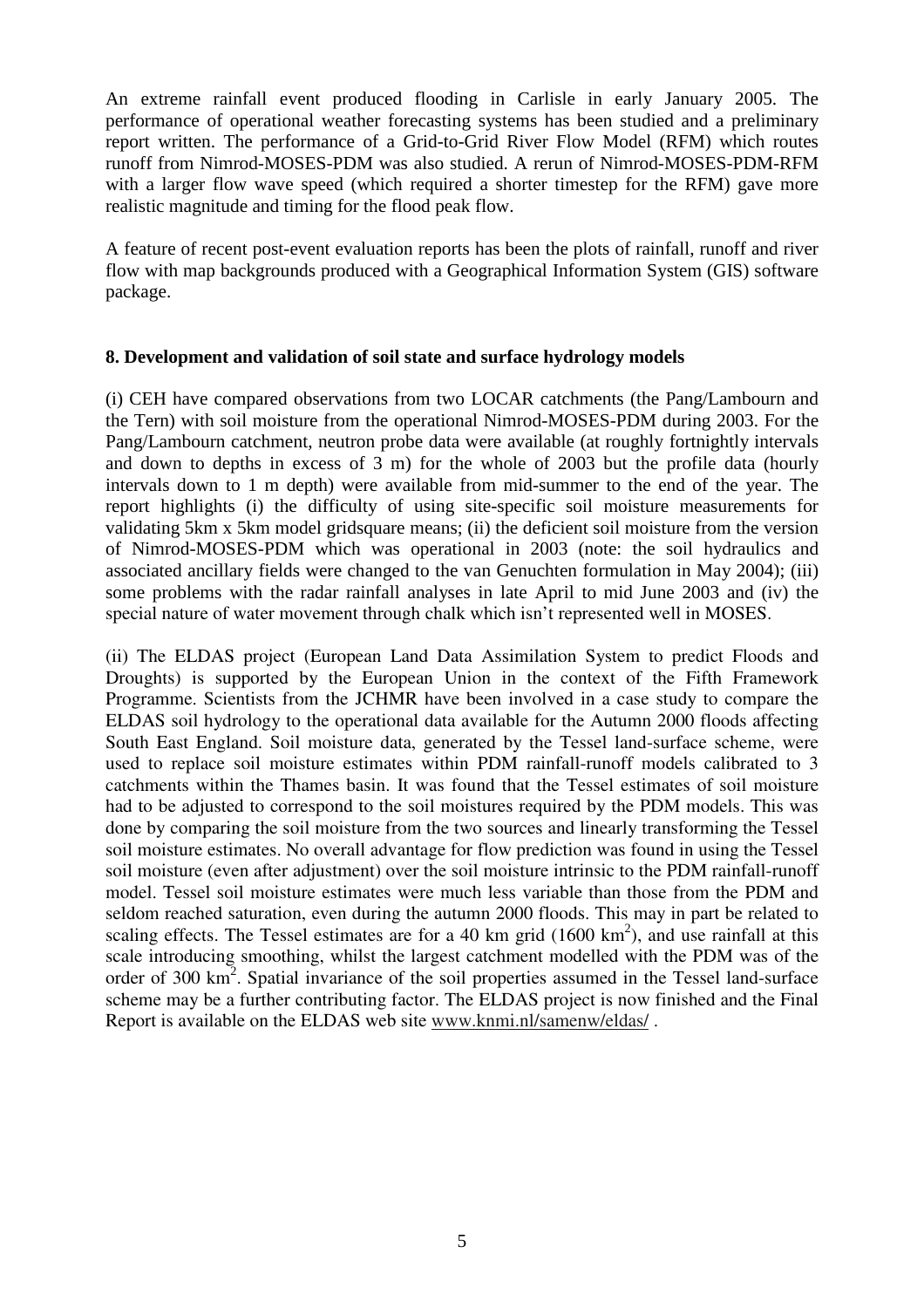#### **9. Global water and carbon cycles**

## **9.1 Development of a community land surface model**

A community land surface model (based upon the Met Office Surface Exchange Scheme, MOSES) is being developed in order to forge direct links between the UK research community and the Hadley climate model. This will enable new science to be tested within a climate change environment and contribute towards reduced uncertainty and understanding of climate change impacts.

The code is ready to be fixed for the first release. Permissions have been obtained to include observational datasets to accompany the model, so that users can immediately test new ideas. In addition, an ancillary program is being added to the code to enable default initial conditions to be determined for any location. It is anticipated that the first release of the Joint UK Land Exchange System (JULES) will be very soon.

To launch JULES it is anticipated that the model will be distributed to a selection of the UK research community that are used to dealing with such models. It has been proposed that after time for the users to become accustomed with the model, a workshop will be held to formally launch this new community tool.

#### **9.2 Seasonal vegetation**

Tests have been completed on the use of seasonal vegetation for both global and regional models. The seasonal variation in the vegetation has been determined from satellite data which has been used to determine the greenness of the land for different vegetation types using a simple algorithm.

In addition to these model simulations, comparisons between this simple algorithm and that used in the ECOCLIMAP dataset are being undertaken. The aim is to determine a more accurate method for deriving the greenness of each type of vegetation from the single satellite image at the resolution of the satellite.

#### **9.3 Dynamic Global Vegetation Model Intercomparison**

In recent years attention has focused on the role of terrestrial biosphere dynamics in the climate system, and the possibility of large land-atmosphere carbon cycle feedbacks under humaninduced future climate warming. Of particular importance is the Hadley Centre study of Cox *et al.* (2000). They ran the TRIFFID Dynamic Global Vegetation Model (DGVM) coupled with the Hadley Centre climate model in a fully interactive carbon cycle experiment for one future  $CO<sub>2</sub>$  emission scenario. This study highlights the large potential land-atmosphere carbon cycle feedbacks in accelerating future climate warming, with important ramifications for climate change mitigation.

A more comprehensive study with multiple DGVMs and emission scenarios is needed to assess uncertainty in the magnitude of future climate carbon cycle feedbacks. The UK is in a unique position to address the issue, with four resident DGVMs, and a computationally efficient GCM analogue model developed at CEH. Also, to enable computationally efficient climate carbon cycle studies, CEH staff coupled the GCM analogue model to a land (MOSES/TRIFFID) and a simple ocean carbon cycle model, in a package called IMOGEN.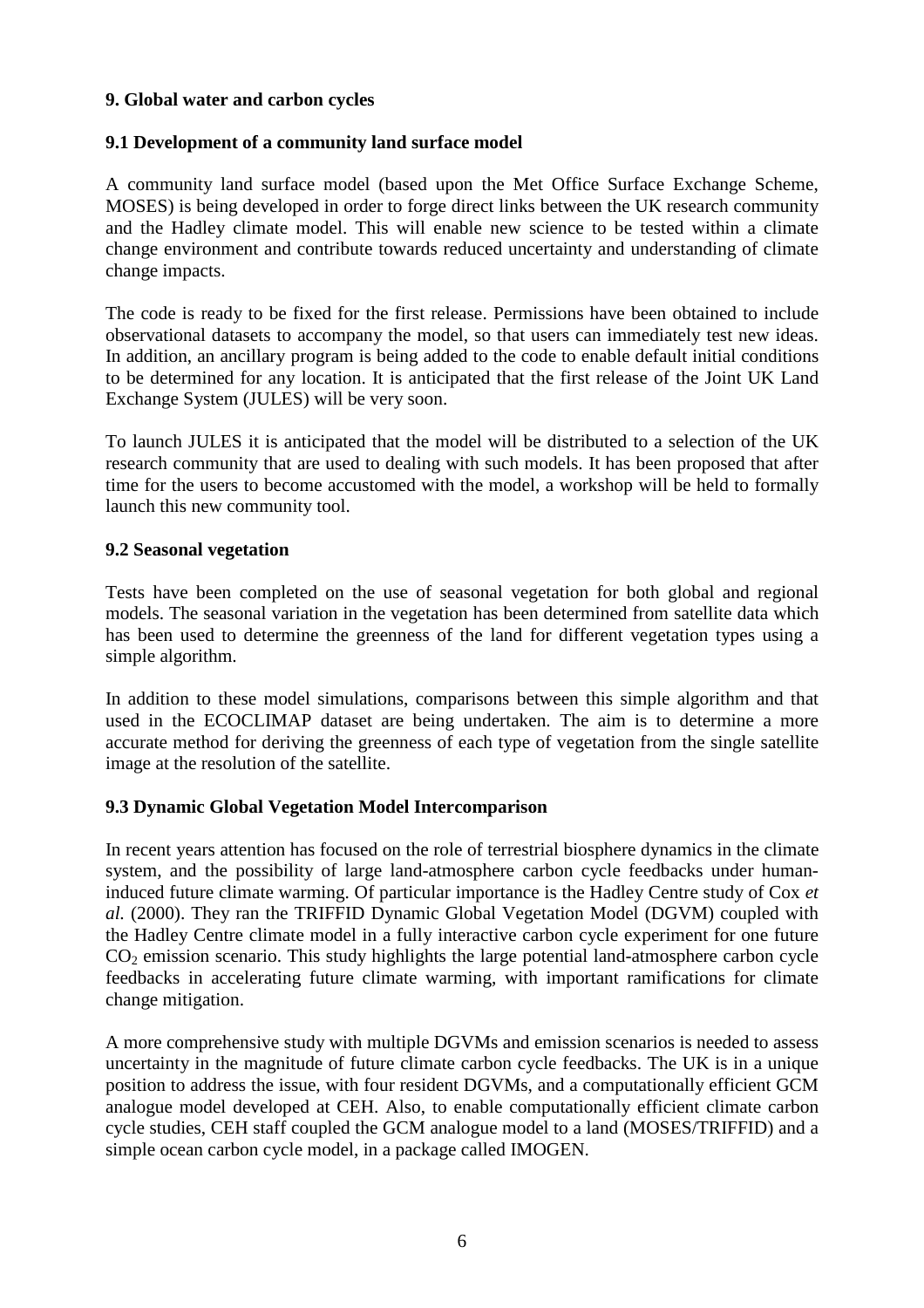As part of this new initiative members of staff within the climate area of JCHMR (both Met Office and CEH) are involved. IMOGEN has been rewritten to enable easy exchange of land carbon cycle model, i.e. it can be coupled to other DGVMs. A standard simulation protocol has been written and adopted by each DGVM group. Each group have coupled their DGVM into IMOGEN and are currently running coupled climate-carbon cycle simulations with their DGVM for 4 future  $CO<sub>2</sub>$  emission scenarios and the analogue climate pattern of HadCM3.

## **9.4 Wetland methane emission feedback on climate change**

Atmospheric methane concentrations and temperature trends have been highly correlated in the long-term historical records, implying that changes in climate modify the wetlands source and/or the atmospheric sink terms occurred. In order to reduce uncertainty in our assessment of the impact of future wetlands methane emissions on climate change (Gedney *et al*., 2004), an off-line simulation of the Last Glacial Maximum (LGM) is being conducted. This simulates a significant increase in potential wetland extent and methane flux in the present day relative to the LGM, which is in general agreement with observationally based data. The results also suggest that recent draining of land for agricultural purposes appears to be a significant factor in determining the net global methane flux for present day.

# **9.5 Climate change: Detection and Attribution**

Work is underway to analyse the runoff time series over the 20th Century at the regional scale. The Met Office Surface Exchanges Scheme (MOSES) is forced off-line with observed data (e.g. precipitation and temperature) and the resulting modelled runoff patterns are compared with those observed. Using this methodology we are aiming to "attribute" runoff changes due to various factors .e.g. land use.

# **10. JCHMR Fellowship**

Work continues on how best to exploit satellite data to initialize soil moisture for short term forecasts. The study area is West Africa, where strong surface soil moisture gradients can develop due to the passage of mesoscale convective storm systems. The case of interest occurred during August 2004 and is associated with the rapid intensification of a weather system which transformed into a tropical cyclone downstream of the continent. A pattern of wet and dry patches on spatial scales of the order of hundreds of kilometres are readily apparent from infra-red and microwave satellite imagery. We have been investigating how to best utilize the near-surface soil moisture product from the AMSR-E microwave sensor on board the AQUA satellite. Inspection of time series of soil moisture suggest that the estimates suffer from low frequency biases, possibly due to the slowly evolving vegetation canopy. This makes the direct use of the data problematic. An alternative qualitative method to initialize soil moisture has been explored based solely on the higher frequency data (daily anomalies from a longer term mean). When introduced into the atmospheric model, this method significantly reduces boundary layer temperature biases. Under the forthcoming African Monsoon Multidisciplinary Analyses (AMMA) project, a range of methods for generating soil moisture analyses will be explored.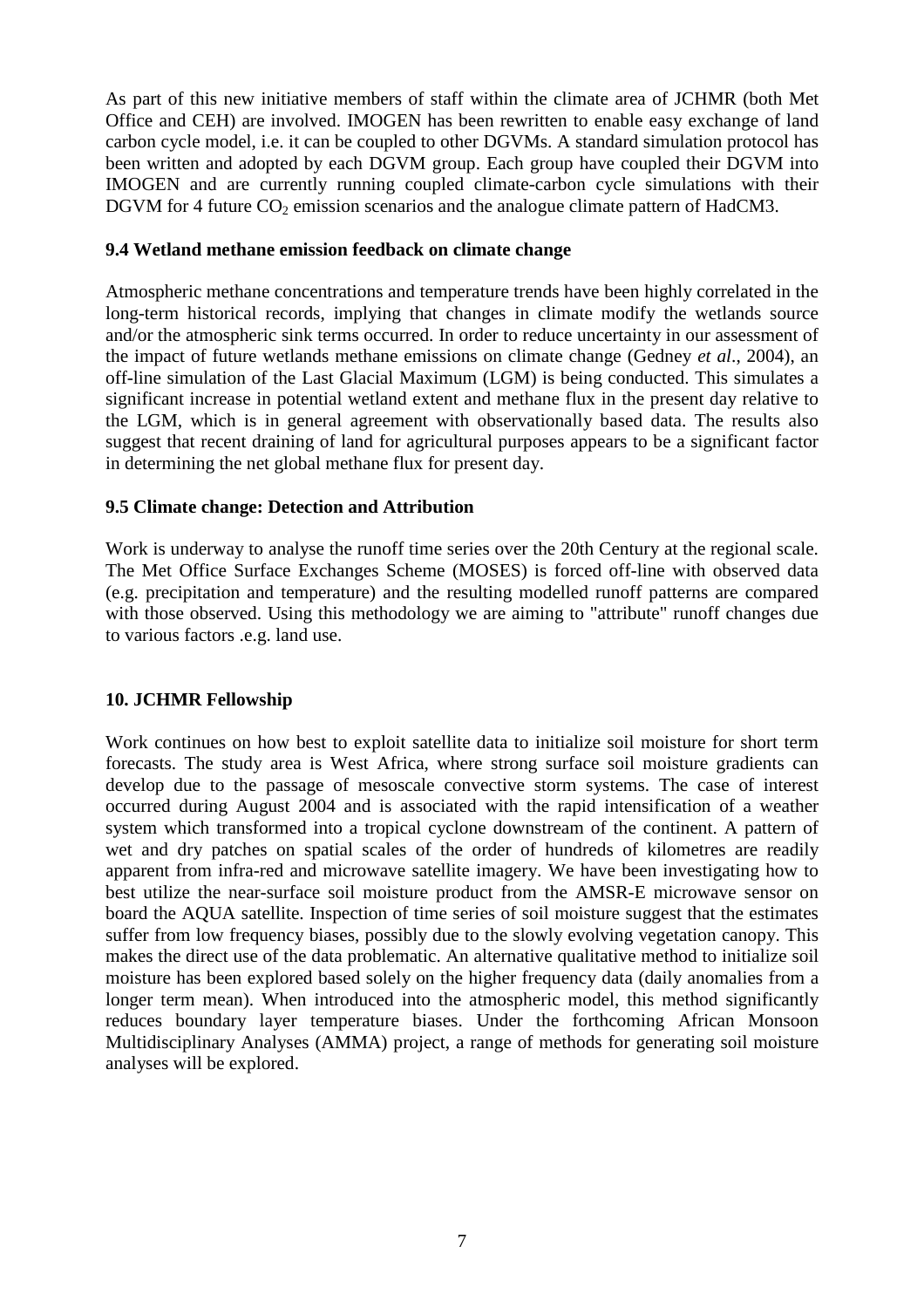#### **11. Coupling CEH hydrological models to Met Office regional climate models**

As part of a Defra-funded project, the Met Office's Hadley Centre and CEH are developing methods to predict flood frequencies over the UK in current and future climates. Regional Climate Models (RCMs) are being coupled to CEH hydrological models to predict fluvial flooding, and coastal flooding when coupled to a shelf-sea model.

An initial system to predict changes in fluvial flooding for the UK has already been developed (Bell *et al.,* 2004a,b; Kay *et al.,* 2005a,b). This system provides a grid-based methodology in the form of a grid-to-grid model for translating RCM meteorological variables, such as rainfall and evaporation, into estimates of river flow and fluvial outflow to the sea. The initial development work used a simple grid-based runoff-production scheme in order to progress the development of the routing component which transforms gridded runoff into river flow. This year the routing scheme, called the Grid-to-Grid model or G2G, has been linked to the Met Office land-surface scheme MOSES. The combined MOSES-G2G model now provides a stand-alone platform to support research into broad-scale runoff-production and routing schemes.

The combined model (Bell *et al.*, 2005) is currently configured to the UK National Grid used by the Met Office Nimrod nowcasting scheme with the Grid-to-Grid routing model operating at a 1 km resolution. Initial results over the Thames Basin indicate that the new model is performing moderately well, with modelled and observed flow in the Thames showing reasonable agreement. The new modelling platform will support 'offline' investigation of different models of soil-moisture and runoff-production within MOSES, and will support further development of the Grid-to-Grid routing model. Planned work in the coming year will apply the combined model to other areas of the UK at a 1km resolution, and to the European RCM domain at a 25km resolution.

In order to apply the Grid-to-Grid flow routing model to the European RCM domain, initially a set of hand-corrected 25km resolution flow-directions were used that had been inferred from 25km mean elevation data for Europe. Whilst the river networks and catchment areas derived from these flow-directions were considered acceptable following hand-correction, some errors remained. The hand-correction process proved time consuming, discouraging repeated application to new regions. This would be a particular problem when the model is implemented within the regional climate modelling system, PRECIS, which is applied to many regions across the world. With the aim of overcoming the need for time-consuming hand-correction of derived flow directions at a regional scale, three alternative methods for deriving river networks from higher resolution DTM data have been explored. The current preferred method of deriving flow directions at a coarse resolution involves first inferring flow directions using an automated procedure applied to higher resolution DTM data. Only a limited amount of hand-correction to overcome any residual errors is then required to obtain the final derived flow directions.

#### **12. Climate change impact on dependence between river flow and sea surge**

A small climate change impact study was undertaken as part of a larger study on joint probability issues in flood and coastal defence, funded by Defra (FD2308, Joint probability: dependence mapping and best practice). The water level in a fluvial-tidal river reach is affected by both river flow and sea level. If a predicted increase in these flood-producing variables is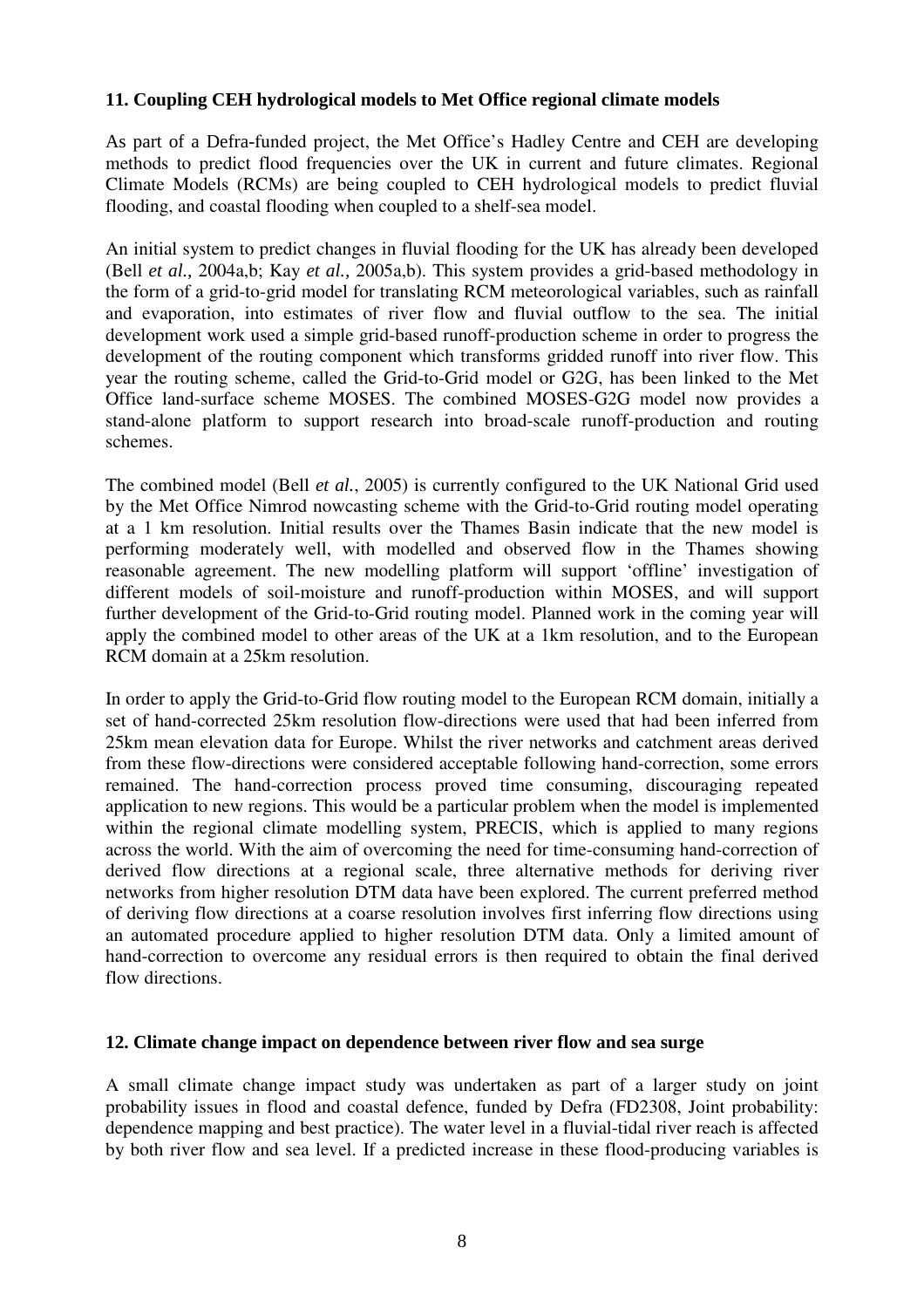combined with an increase in the dependence between them, the effect on the total water level corresponding to a particular return period can become very significant.

Regional climate model and shelf-seas model outputs were used to make a preliminary assessment of changes in the dependence between sea surge and river flow, using precipitation as a proxy for river flow (in anticipation of a larger study involving hydrological modelling of river flows). The UKCIP02 Medium-High emission scenario was assumed. Several locations on the south, west and northern part of the east coast of Britain show significant increases in the dependence between sea surge and precipitation in the period 2071-2100, compared to the control run 1961-1990. These significant changes are supported by smaller increases at other locations on these coasts (Svensson and Jones, 2005a; 2005b).

#### **Publications**

Bell, V.A., Davies, H.N., Dadson, S.J., Kay, A.L. and Clarke, D.B. 2005. *River Flow Modelling for Regional Climate Models: Progress Report to March 2005.* Report to the Hadley Centre, CEH Wallingford, 37pp.

Bell, V.A., Moore, R.J. and Jones, R.G. 2004. *Flow Routing for Regional Climate Models: UK application*. Report to the Hadley Centre, CEH Wallingford, 125pp.

Bell, V.A., Kay, A.L., Jones, R.G. and Moore, R.J. 2004. Simulation of observed river flows for 1960-2000. *Report to the UK Department for Environment, Food and Rural Affairs, Milestone 03/04 15.06.03,* Met Office Hadley Centre, January 2004, 39pp*.* 

Bell, V.A., Blyth, E.M. and Moore, R.J. 2005. The use of soil moisture in hydrological forecasting. Proc. ECMWF/ELDAS Workshop on Land Surface Assimilation, 8-11 November 2004, 5pp.

Bell, V.A., Blyth, E.M. and Moore, R.J. 2005. *Investigating the utility of soil moisture estimates from a land-surface model for flood forecasting (ELDAS Workplan 5100: UK Flooding).* CEH contribution to ELDAS Final Report, 22pp.

Best, M.J., Beljaars, A., Polcher, J. and Viterbo, P. 2004. A proposed structure for coupling tiled surfaces with the planetary boundary layer. *J. Hydrometeorol.,* **5**, 1271-1278.

Best, M.J. 2005. Representing urban areas within operational numerical weather prediction models. *Boundary-Layer Meteorol.,* **114**, 91-109.

Best, M.J., Cox, P.M. and Warrilow, D. 2005. Determining the optimal soil temperature scheme for atmospheric modelling applications. *Boundary-Layer Meteorol.,* Vol. 114, pp 111- 142.

CEH Wallingford 2005. *Bibliography on Hydrological Applications of Weather Radar in the United Kingdom.* Fifth Edition (publications notified to end of 2004). Centre for Ecology & Hydrology, Wallingford, UK, 49pp.

Gedney N., Cox P.M. and Huntingford, C. 2004. Climate feedback from wetland methane emissions. *Geophys. Res. Letters,* **31** (20): Art. No. L20503 Oct. 23, 2004